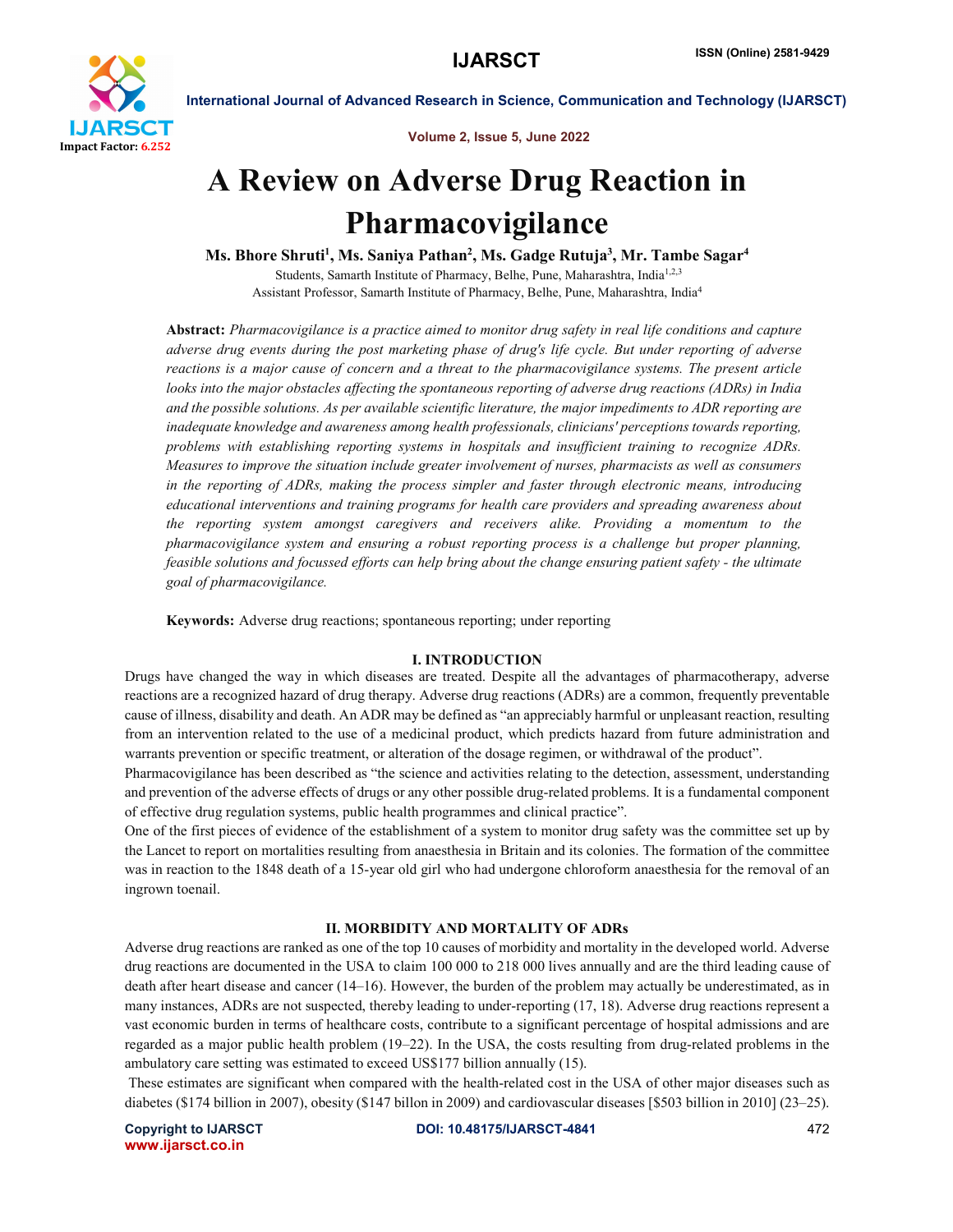

International Journal of Advanced Research in Science, Communication and Technology (IJARSCT)

#### Volume 2, Issue 5, June 2022

Prior to approval, most drugs will only have been tested for short-term safety and efficacy on a limited number of carefully selected individuals (26). In some cases, as few as 500 subjects and seldom more than 5000 will have received the drug prior to its release (27). In order to identify an ADR that occurs in 1 in 10 000 patients, at least 30 000 patients need to be treated with the drug (2). Consequently, the limited numbers of persons involved in pre-marketing clinical trials do not facilitate good estimation of the ADR profile of a drug. Additionally, the controlled environment of pre-marketing clinical trials bears very little resemblance of how the drug is used in larger populations. It is after release, when the drug is used in more patients having a variety of concurrent diseases and who may be taking other drugs, that limitations to its use become evident.

Classification of adverse drug reactions

- Type A reactions sometimes referred to as augmented reactions which are 'dose-dependent' and predictable on the basis of the pharmacology of the drug.
- Type B reactions bizarre reactions which are idiosyncratic and not predictable on the basis of the pharmacology.

### III. METHODS OF QUANTIFYING ADRs

A number of methods have been used to quantify the frequency of ADRs. They include spontaneous ADR reporting, ecological studies and analyses of medical claims databases, prescription-event monitoring which collects all drug-related events that occur while patients are receiving selected monitored medications, and meta-analyses (38–41). No single method is capable of covering all the requirements for the efficient collection of ADR data and therefore a multiplicity of methods is needed (42).

Spontaneous reporting is the most common method used in pharmacovigilance and the best one to generate signals on new or rare ADRs (43). This reporting scheme has contributed significantly to successful post-marketing drug safety surveillance and can be regarded as the cornerstone of pharmacovigilance (44). There are numerous limitations of the scheme, including the poor quality of submitted reports, difficulty in calculating rates because of incomplete numerator (adverse events) data along with inaccurate denominators (number of prescriptions) and limited ability to determine causality (13, 45). However, the main limitation is under-reporting (26, 43, 45–48).

In a review of 37 studies from 12 countries, undertaken to estimate the extent of under-reporting of ADRs to spontaneous reporting systems, Hazell and Shakir (49) reported a median under-reporting rate of 94% across these studies. Perez-Garcia and Figueras (50), in a study of physicians and pharmacists in Venezuela, reported poor knowledge of the voluntary ADR reporting system in that country. They concluded that study of the actual knowledge of pharmacovigilance could form the basis for specifically designed interventions aimed at overcoming misconceptions and improving reporting rates.

In Jamaica, ADR reports are made to the regulatory authority, the Standards and Regulation Division, Ministry of Health. The standardized ADR reporting form is the "PharmWatch" form (51). A study of the knowledge and attitude of healthcare professionals toward pharmacovigilance and ADR reporting identified training as a significant factor in the improvement of the reporting of ADRs (52). Subsequently, a workshop that could i) facilitate training in the sensitization of healthcare professionals to the importance of pharmacovigilance and ii) effect an improvement in ADR reporting through understanding the importance of the "Pharm Watch" pharmacovigilance programme was designed.

### 3.1 Method of ADR Reporting

Pharmacovigilance and methods of Adverse Drug Reactions reporting Indian Pharmacopoeia Commission, Pharmacovigilance Programme of India Dr. Lokendra Sharma Professor, Department of Pharmacology & Coordinator, ADR Monitoring Centre, SMS, Medical College, Jaipur.

Pharmacovigilance in India Indian Pharmacopoeia Commission, Pharmacovigilance Programme of India

National Pharmacovigilance Programme 02-Jan-2018 Indian Pharmacopoeia Commission, Pharmacovigilance Programme of India

Adverse Drug Reaction (ADR) A response to a drug which is Noxious and Unintended occurs at doses normally used in man for the prophylaxis, diagnosis, or therapy of disease, or for the modifications of physiological function. (WHO, 1972) Indian Pharmacopoeia Commission, Pharmacovigilance Programme of India

www.ijarsct.co.in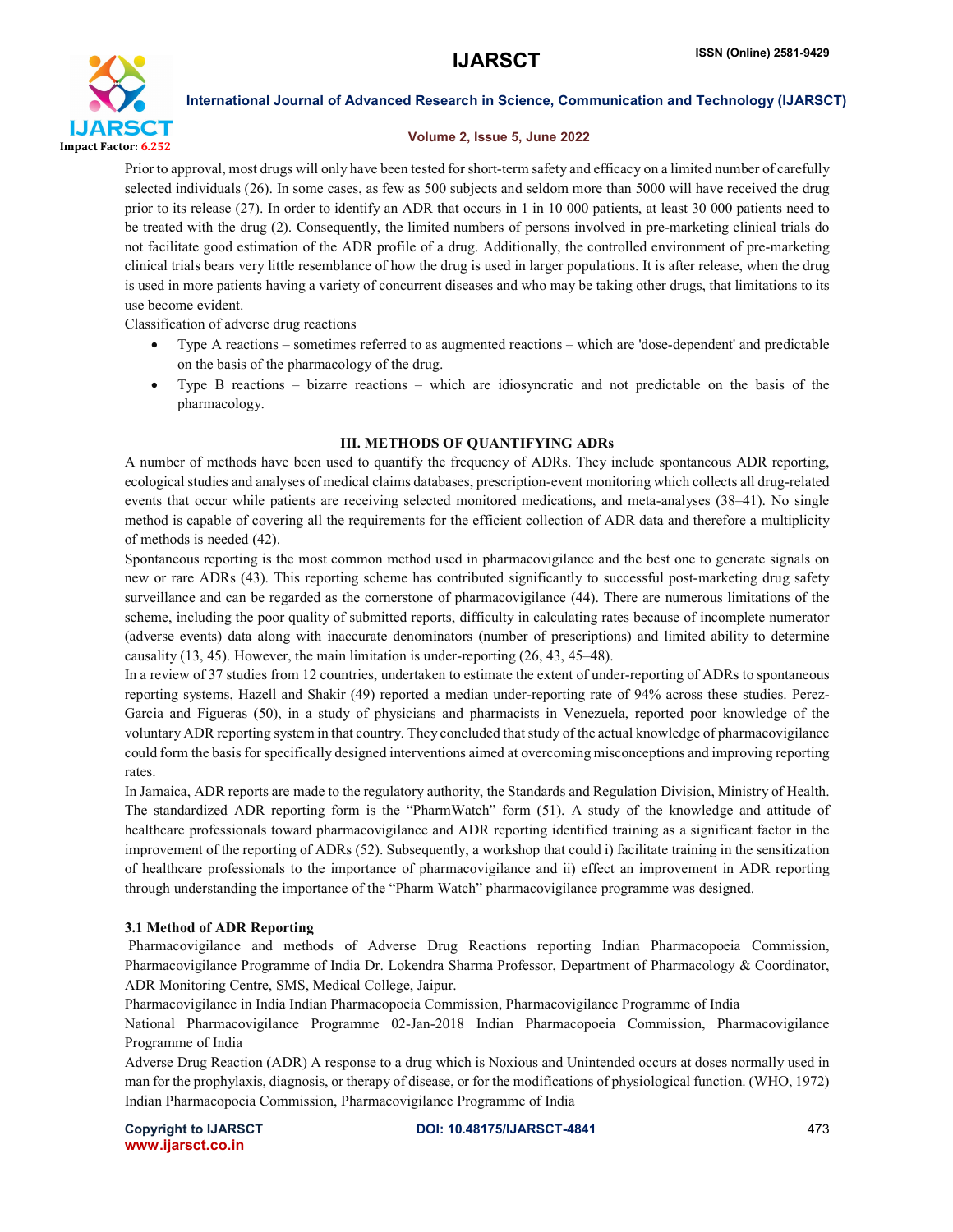

International Journal of Advanced Research in Science, Communication and Technology (IJARSCT)

# Volume 2, Issue 5, June 2022

WHY ADR Reporting ? ADRs are among the leading causes of death in many countries (World Health Organization, 2008) Account for 5% of all hospital admissions in India. Source: http://www.ncbi.nlm.nih.gov/pmc/ articles/PMC3795320/ Constitutes a significant economic burden on the patient and government Indian Pharmacopoeia Commission, Pharmacovigilance Programme of India

# Benefits of ADR Reporting

Assess the safety of drug therapies, especially recently approved drugs. Provides updated drug safety information to health care professionals and other stakeholders Measuring the economic impact of ADR prevention as manifested through reduced hospitalization, optimal and economical drug use, and minimized organizational liability Indian Pharmacopoeia Commission, Pharmacovigilance Programme of India

- Regulatory action on the basis of ADR reports to ensure patient's safety
- Upgrading package insert
- Marketing Authorization Recall (withdrawal)
- Batch recall based on clustering of ADR
- Changes in classification, e.g. o From over the counter to prescription only medicines.

Special prescription o Restricted prescription Indian Pharmacopoeia Commission, Pharmacovigilance Programme of India

ADR Reporting Procedure  $\rightarrow$  Who can report  $\rightarrow$  What to report  $\rightarrow$  How to report  $\rightarrow$  Whom to report  $\rightarrow$  Where to report Indian Pharmacopoeia Commission, Pharmacovigilance Programme of India

LIndian Pharmacopoeia Commission, Pharmacovigilance Programme of India Who can report? All healthcare professionals (Clinicians, Dentist, Pharmacist, Nurses, Physician, Physiotherapist etc) • All non- healthcare professionals including consumers/ patients etc can report ADRs.

What to Report ? All types of suspected adverse reactions

- Known or unknown,
- Serious or non-serious and
- Frequent or rare  $\neg$  Reactions from all types of pharmaceutical products
- Allopathy,
- Ayurvedic
- Vaccines,
- Medical devices etc.

Indian Pharmacopoeia Commission, Pharmacovigilance Programme of India Health Care Professionals Consumer NCC-PvPI Ghaziabad AMCs Indian Pharmacopoeia Commission, Pharmacovigilance Programme of India Industry Who can report? How to report ?and whom to report?

A reporter can also report ADR Via Helpline number launched in October 2013 1800 -180- 3024 (Monday to Friday 9:00AM to 5:30 PM) Toll free-Helpline Number Indian Pharmacopoeia Commission, Pharmacovigilance Programme of India

Android Application ADR Reporting App. can be downloaded from Google play store (free to download) Indian Pharmacopoeia Commission, Pharmacovigilance Programme of India ADR-PvPI is the indigenously developed Mobile App for all healthcare professionals and consumers to report adverse drug reactions

Indian Pharmacopoeia Commission, Pharmacovigilance Programme of India Worldwide Reporting Forms CIOMS for US MED-WATCH FOR UK

ADR Reporting form for Healthacare Professionals Indian Pharmacopoeia Commission, Pharmacovigilance Programme of India Suspected Adverse Drug Reaction Reporting Form For Health Care Professionals This form is divided into four sections: A. Patient Information B. Suspected Adverse Reaction C. Suspected Medication(s) D. Reporter Details Indian Pharmacopoeia Commission, Pharmacovigilance Programme of India

A. Patient Information Indian Pharmacopoeia Commission, Pharmacovigilance Programme of India A. Patient Information